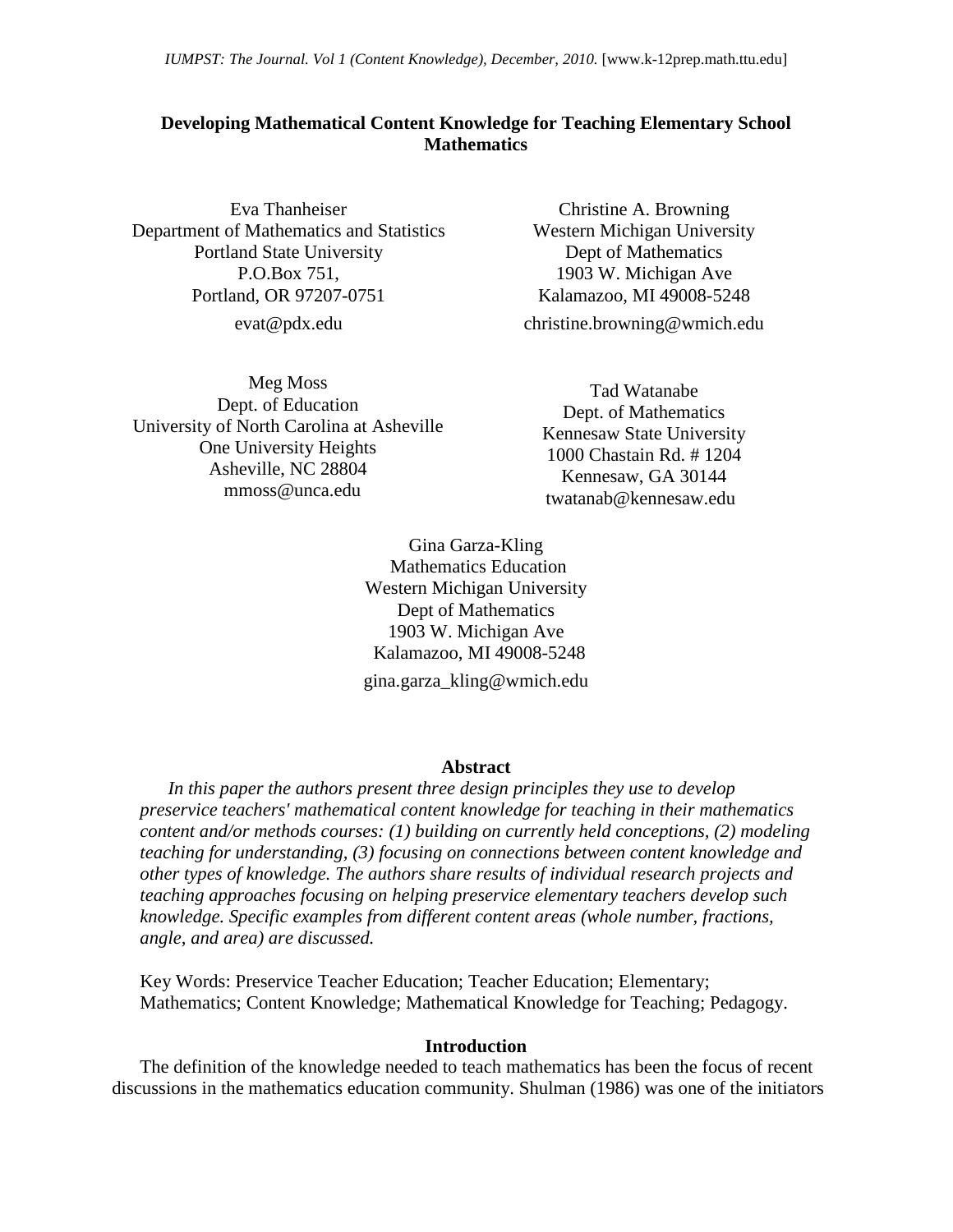of this discussion with the introduction of the idea of *pedagogical content knowledge*, which is the intersection of content specific knowledge and pedagogy. Ma (1999) used the phrase *profound understanding of fundamental mathematics* to identify the deep understanding of mathematics that teachers need. Hill, Ball, & Shilling (2008) introduced a framework for distinguishing between different types of knowledge included in the construct of *mathematical knowledge for teaching* (see Figure 1). This framework distinguishes between subject matter knowledge and pedagogical content knowledge. Subject matter knowledge is subdivided into common content knowledge, specialized content knowledge, and knowledge on the mathematical horizon. Pedagogical content knowledge is subdivided into knowledge of content and students, knowledge of content and teaching and knowledge of curricula. Hill, Rowan & Ball (2005) provide empirical support linking teachers' mathematical knowledge for teaching to student achievement gains.



*Figure 1:* Hill, Ball, & Shilling's framework (2008, p. 377)

The authors of this manuscript find the mathematical knowledge for teaching framework to be useful when discussing different types of knowledge they want their preservice teachers to develop. However, the distinctions among the different types of knowledge appear blurry at times. Ball, Thames & Phelps (2008) acknowledge the problem of the fuzzy boundary among their six sub-domains. For example, Hill et al. (2008) described common content knowledge as "knowledge that is used in the work of teaching in ways *in common with* how it is used in any other professions or occupations that also use mathematics" (p. 377) and specialized content knowledge as "the mathematical knowledge that allows teachers to engage in particular *teaching* tasks, including how to accurately represent mathematical ideas, provide mathematical explanations for common rules and procedures and examine and understand unusual solution methods or problems" (p. 377). In recent years, several influential organizations such as the National Council of Teachers of Mathematics have called for a focus on conceptual understanding to help all students become successful mathematics learners (NCTM 2000). Thus, if a goal of instruction is that all mathematics learners are able to not only apply the correct procedures (procedural understanding) but also explain why the procedures work (conceptual understanding), the distinction between common content knowledge and specialized content knowledge becomes blurred. What would traditionally be considered to be only specialized content knowledge may become common content knowledge in the classroom that focuses on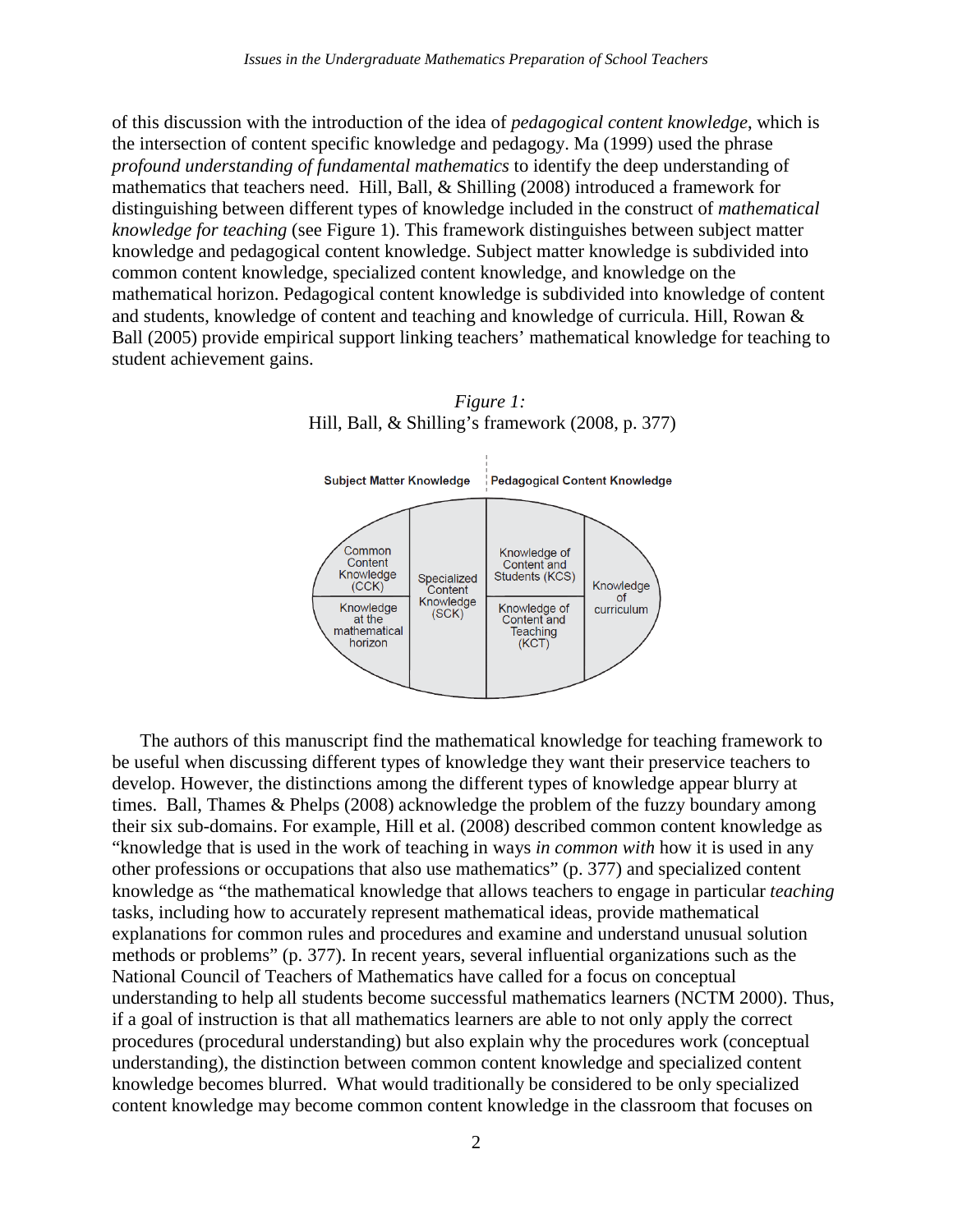learning with conceptual understanding. Similar issues of blurred boundaries arise when comparing other types of knowledge within this framework. For example, in the domain map of mathematical knowledge for teaching, knowledge of content and students resides in the pedagogical content knowledge area; however, in recent work (Philipp, et al. 2007) knowledge of content and students was used as a means to develop specialized content knowledge. Thus a connection to children's mathematical thinking may cross the boundaries between specialized content knowledge and pedagogical content knowledge.

## **A Framework for Design Principles for Preservice Elementary Teacher Mathematics and/or Methods Courses**

While much progress has been made in developing a framework for mathematical knowledge for teaching, much work remains in the next step of determining what kinds of learning opportunities effectively help preservice teachers to develop such knowledge. Therefore our attention turns to the question of how we can use our current understanding of mathematical knowledge for teaching as a framework for designing content courses. To help preservice teachers develop mathematical knowledge for teaching, mathematics teacher educators first need to understand their students' currently held conceptions to be able to build on those. As the authors of *The Mathematical Education of Teachers* suggest, "the key to turning even poorly prepared prospective elementary teachers into mathematical thinkers is to work from what they *do* know" (CBMS 2001, p. 17) .

The authors of this manuscript find that their attempts to build mathematical ideas from preservice teachers' currently held conceptions take two related approaches.

1. For some this means identifying what conceptions preservice teachers hold when they enter the classrooms and then building on those conceptions. Once the preservice teachers' initial conceptions are identified and it is understood how those conceptions develop, tasks can be created addressing those initial conceptions allowing for the development of more sophisticated ones.

2. Others support the development of preservice teachers' conceptions by limiting the mathematical ideas that can be used in explorations; only those ideas developed by the classroom community are allowed.

Both of these approaches can be employed simultaneously. For example, area formulae for polygons could be built on the general conceptions of area and shape properties the preservice teachers bring with them and then be developed as a class. The use of either single approach (or both in conjunction with each other), has been shown to promote construction of conceptual and procedural knowledge simultaneously while negotiating their mathematical understandings in the community of the classroom (cf. Cobb, Wood, and Yackel, 1990).

In teaching content courses for preservice teachers, the authors focus on engaging preservice teachers in developing their own understanding, facilitating opportunities for mathematical communication, and conducting formative assessments of their knowledge and development to inform instruction. In short, the authors model practices consistent with those described in the *Principles and Standards for School Mathematics* (2000). This type of experience is critical for preservice teachers not only so they learn the content of the course with understanding, but also so they can use it as a model for their own teaching.

Finally, the authors believe that content knowledge is connected to and supported by other types of knowledge. A goal of the mathematics teacher educators' practice is the development of connections between knowledge domains. Pedagogy employed by the authors in attempts to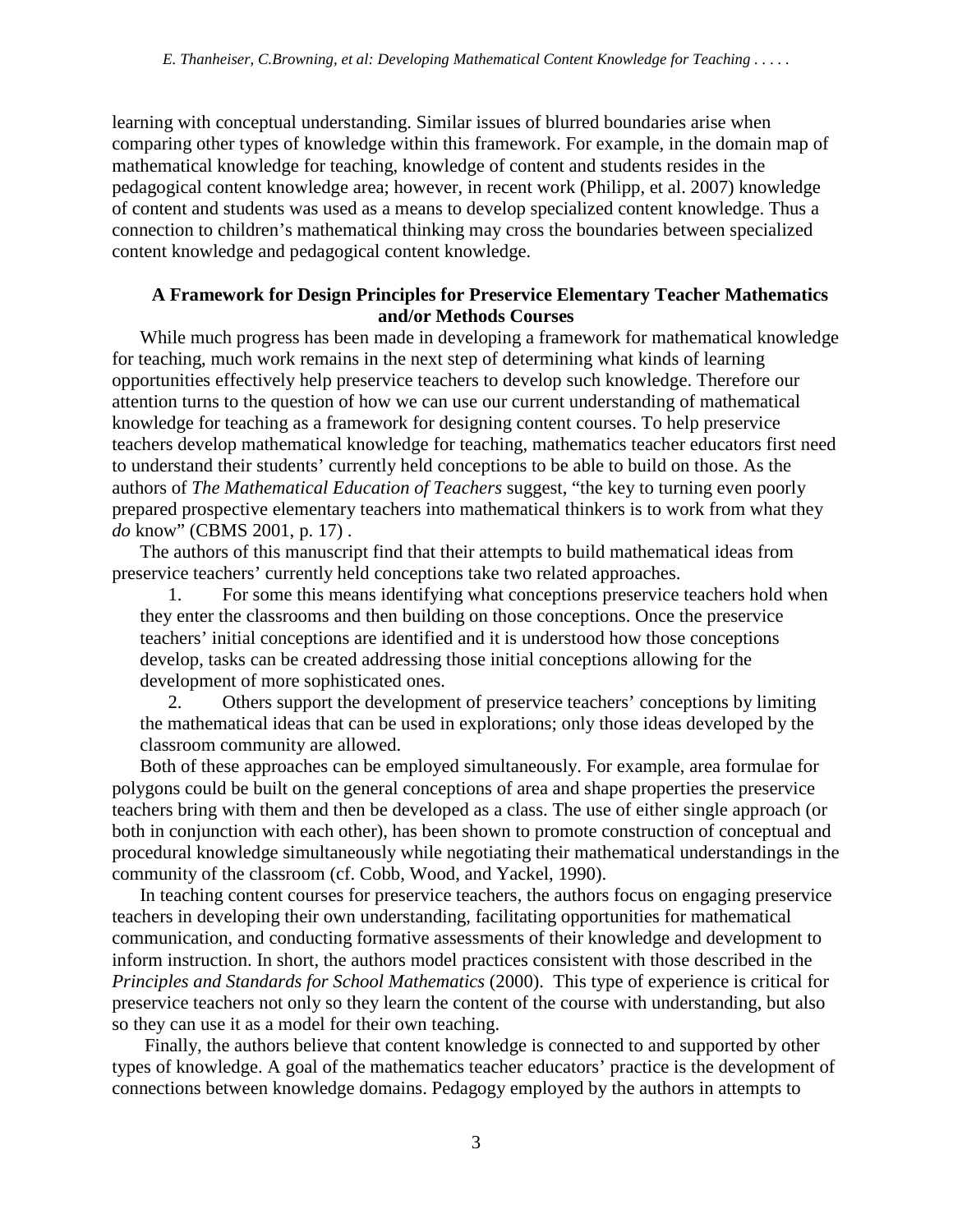achieve this goal includes explicating teacher moves (connecting to knowledge of content and teaching), using artifacts of children's mathematical thinking (connecting to knowledge of content and children), and explaining curriculum decisions (connecting to knowledge of content and curriculum).

Thus in summary the authors share a framework of design principles that emerged from examining our work collectively:

> 1. Mathematical ideas are built on preservice teachers' currently held conceptions.

- 2. Classes for preservice teachers should model teaching for understanding.
- 3. We focus on developing connections between content knowledge and:
	- Knowledge of content and teaching;
	- Knowledge of content and children;
		- Knowledge of curriculum.

In the next sections each author illustrates his or her personal application of this joint framework for designing preservice teacher courses at their respective institutions. The examples were chosen because they were connected to each author's current investigative work and because they illustrate four different content areas essential in the elementary mathematics curriculum: place value, angles, the unit whole, and area.

# **Developing an Understanding of Multidigit Whole Numbers**

*Mathematical ideas are built on preservice teachers' currently held conceptions.* Many preservice teachers view the digits in a number in terms of ones rather than in terms of their value (Thanheiser, 2009b). They may see the 2 in 324 as 2 rather than as 20 or as 2 tens. Based on such a view of number, tasks were designed to help preservice teachers connect the digits to their representative value. One such task used digit cards (see Figure 2) and asked preservice teachers to use those cards to build numbers and operate on those numbers (add and subtract).

### *Figure 2*.

Digit cards representing the place value of each digit 0–9 (increments of 1, in green), 10–90 (increments of 10, in blue), and 100–900 (increments of 100, in red) and a representation of 423 with digit cards.

| <b>MARAGER MAY</b><br><b>MARANAH MA</b>           | <b>MARKAWAY MAY</b><br>. | www.www.ww |                                      |
|---------------------------------------------------|--------------------------|------------|--------------------------------------|
| <b><i>Separation</i></b><br><b><i>SAMANAN</i></b> | .<br>wwwww.              | mmmm       | $\frac{4}{2}$<br>-<br>-<br><b>MM</b> |
| ×<br>∸                                            | -<br>.                   | ٠          |                                      |

*We teach our preservice teachers in the same way we want them to teach their classes.*  Students are asked to work on adding 389 +475 (among various addition tasks) using the digit cards. They do this on their own first, then discuss their approaches in small groups, and then share with the whole class. Most students are able to "invent" an expanded addition algorithm (see Figure 3).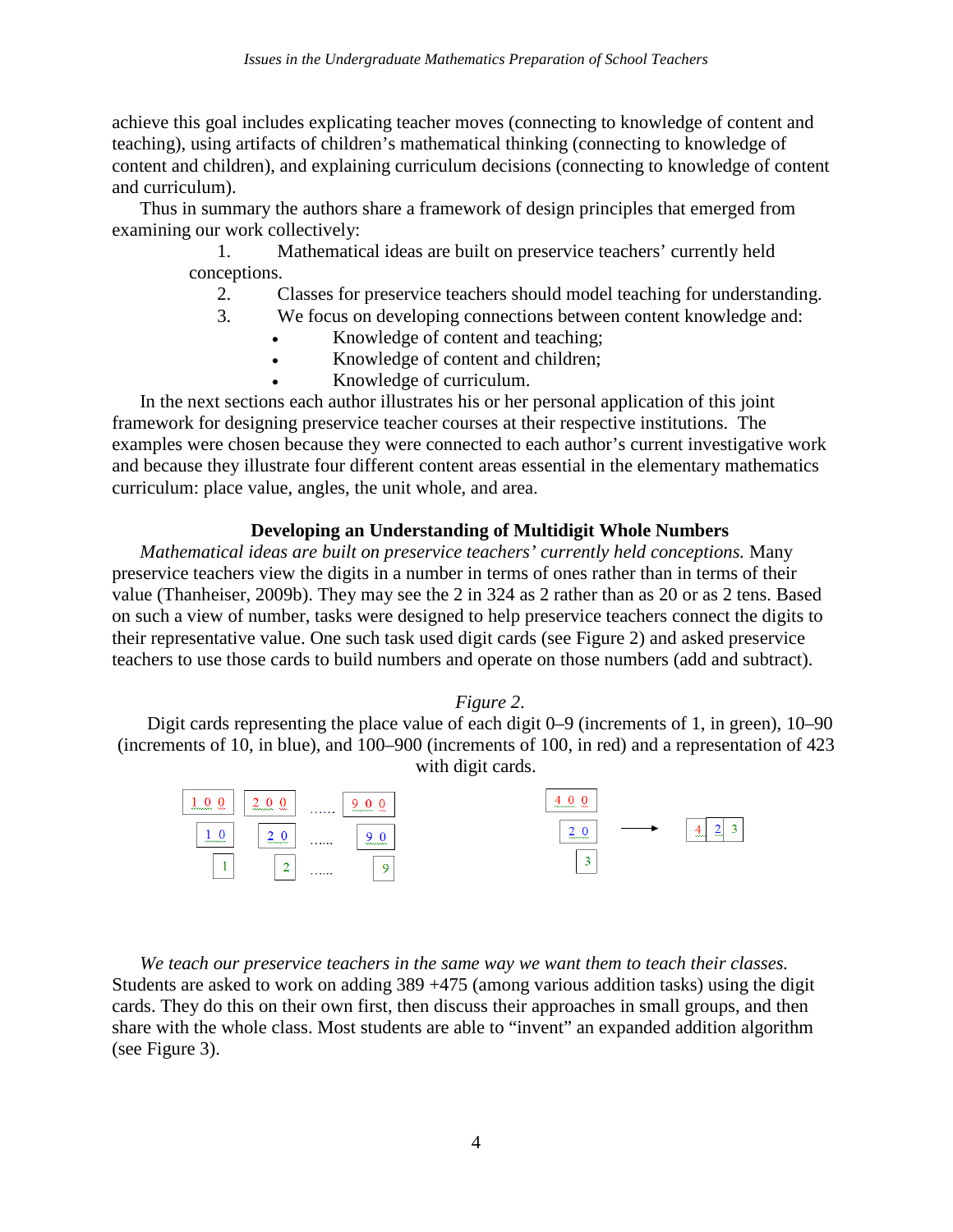## *Figure 3*. One preservice teacher's strategy to add 389 + 475 (left) and another preservice teachers' written work (right)

|       | Hundreds: $300 \quad 400 \longrightarrow 700 \longrightarrow 700$ | '300809                                                  |
|-------|-------------------------------------------------------------------|----------------------------------------------------------|
| Tens: | 80 70 $\longrightarrow$ 100 50 $\longrightarrow$ 50 +             | 400, 70.5                                                |
| Ones: | 9 $5 \rightarrow 10$ $4 \rightarrow 4$                            | $=700$ 150.14<br>$-700 + 150$ Hy<br>$-250 + 19$<br>- 864 |

In one study involving a class of 30 preservice teachers, all but one invented a form of the expanded algorithm (Thanheiser, 2009a). Work with children has shown that generating their own strategies deepens children's conception of number (Ambrose, 1998; Hiebert & Wearne, 1996); the same is true for preservice teachers (Thanheiser, 2009a).

These preservice teachers engage in creating their own knowledge of how their invented algorithms work and are therefore in a position to connect the symbols they write to the value of that symbol. One preservice teacher commented after using the cards:

[using the cards] shows that when you want to make a number, say 364, you need to a get a 300 card, a 60 card, and a 4 card. It demonstrates that every number is composed of place values, and not just face values; it shows that 364 is not just a 3, 6, and 4 put together.

*Develop connections between content knowledge and other kinds of knowledge*. After students invented ways of adding and subtracting numbers using the digit cards they viewed video clips of children adding and subtracting numbers. One example was of a boy  $(2^{nd}$  grade) using the expanded addition algorithm to add  $274 + 368$ . He first added  $200 + 300 = 500$ ;  $70 +$  $60 = 150$ ; and  $4 + 8 = 12$  and then added the partial sums  $500 + 150 + 12$  to get 642.

After viewing this clip one preservice teacher commented, "This way … is the easiest way for younger kids to add." Having connected the digits to their values (i.e. the 2 in 324 to 20) preservice teachers are now able to appreciate this algorithm. Another preservice teacher commented "It also gets them to focus on the concept of hundreds, tens, and ones, so they develop conceptual knowledge as opposed to simply procedural knowledge."

*Connecting back to the definition of mathematical content knowledge.* Using the example above, the common content knowledge could be identified as understanding and adding of threedigit numbers, the specialized content knowledge could be identified as using the cards to show why addition works, and the pedagogical content knowledge could be identified as discussing how children think about addition and how that impacts the preservice teachers' teaching.

#### **Making Sense of Angle and Angle Measure**

*Mathematical ideas are built on preservice teachers' currently held conceptions.* We have found preservice teachers have a difficult time articulating a clear definition of angle separate from an angle's measure or, sometimes, articulating any definition at all. To gain some perspective of their currently held conceptions of angles and angle measures, we initially ask students to respond to the following prompt: "Measuring an angle of a shape is different from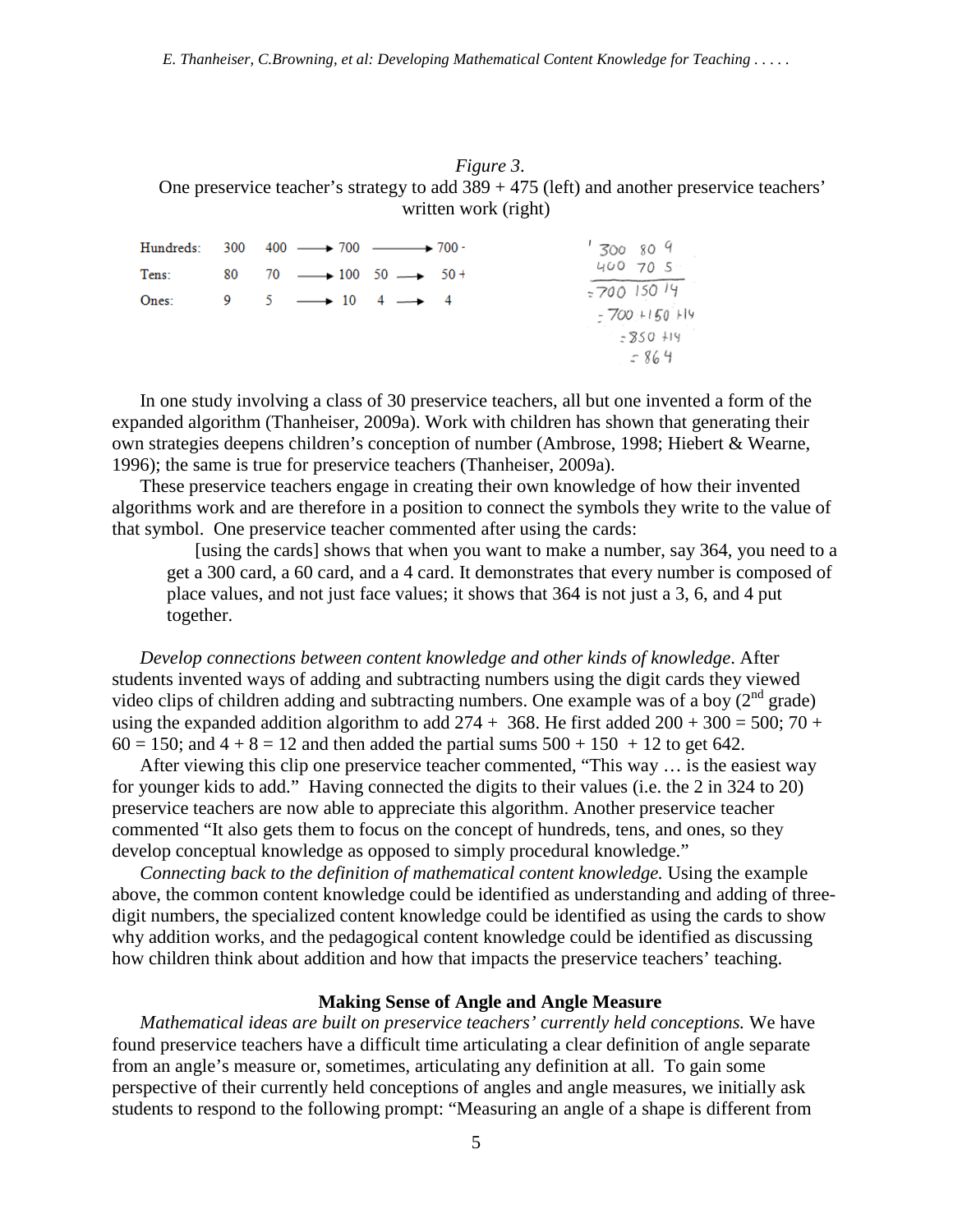measuring a side of a shape because…" Some typical samples responses follow:

• "Measuring an angle of a shape is different from measuring a side of a shape because an angle is measured in degrees versus measuring a side is in length."

• "Angles are measured using degrees within a radius. Sides are measured in lengths with increments."

From these examples, we see that preservice teachers have some sense of sides having an *attribute* of length, but angles merely have degrees, a unit of measure. However, to develop a rich conceptual understanding of angle, we need for preservice teachers to be able to move beyond the unit of measure to really describe the *attribute* of angle that we are attempting to measure (i.e. the space between two rays) and to use that to begin to create a definition for angle.

*We teach our preservice teachers in the same way we want them to teach their classes.* We want our preservice teachers to develop a broader conception of angle, to be thought of not only in the traditional "two rays connecting at a common vertex" sense, but also focusing on measurable attributes such as the region of space between these two rays and, more dynamically, as a representation of a turn. Thus activities were designed to allow the preservice teachers to discover these different aspects of angle in the context of small group explorations as well as through whole class discussion of their emerging angle concepts, modeling a pedagogical approach for them to use with their own future students. We briefly describe the activities that attend to various components of these angle representations.

In the initial activity, students are given a piece of hamburger patty paper and are asked to "invent" a measuring device that would allow them to measure several angles (adapted from Wilson & Adams, 1992). Often this device takes the form of a paper "wedge" that mirrors characteristics of an angle. This "wedge activity" addresses several objectives: an experience with a non-standard unit of measurement (a "wedge"), recognition of the attribute being measured when finding an angle, and the development of the idea of the "degree" as a very small, "standard wedge" that fills the space in the angle. To develop the idea of angle as a representation of turn, we use two activities on the Texas Instruments  $TI-73$  Explorer  $TM$ calculator; the "Angle" feature on the application SmileMath and a scaled-down version of Logo called "Logo Light". Using SmileMath, students watch as an angle is created by one ray turning away from an initial, adjacent ray and either stop the turning motion to create an angle of an indicated measure or attempt to estimate the angle measure of a calculator-chosen angle. To then build on this turning notion, Logo Light provides an environment in which students can further their understanding of two-dimensional shapes and their properties while specifically focusing on angles as being created by "turtle turns".

*Develop connections between content knowledge and other kinds of knowledge.* Sample sixth-grade student thinking (Browning & Garza-Kling, 2009) is shared with preservice teachers so they develop an idea of how children may respond to the same types of activities they themselves have participated in. For example, the sixth graders' statements of "they had to of invented angles before protractors" and "their (sic) is more than degrees to an angle" help our preservice teachers realize the limitations in an angle definition that only mentions degrees. Preservice teachers are generally surprised by what the 6th graders say about angle since they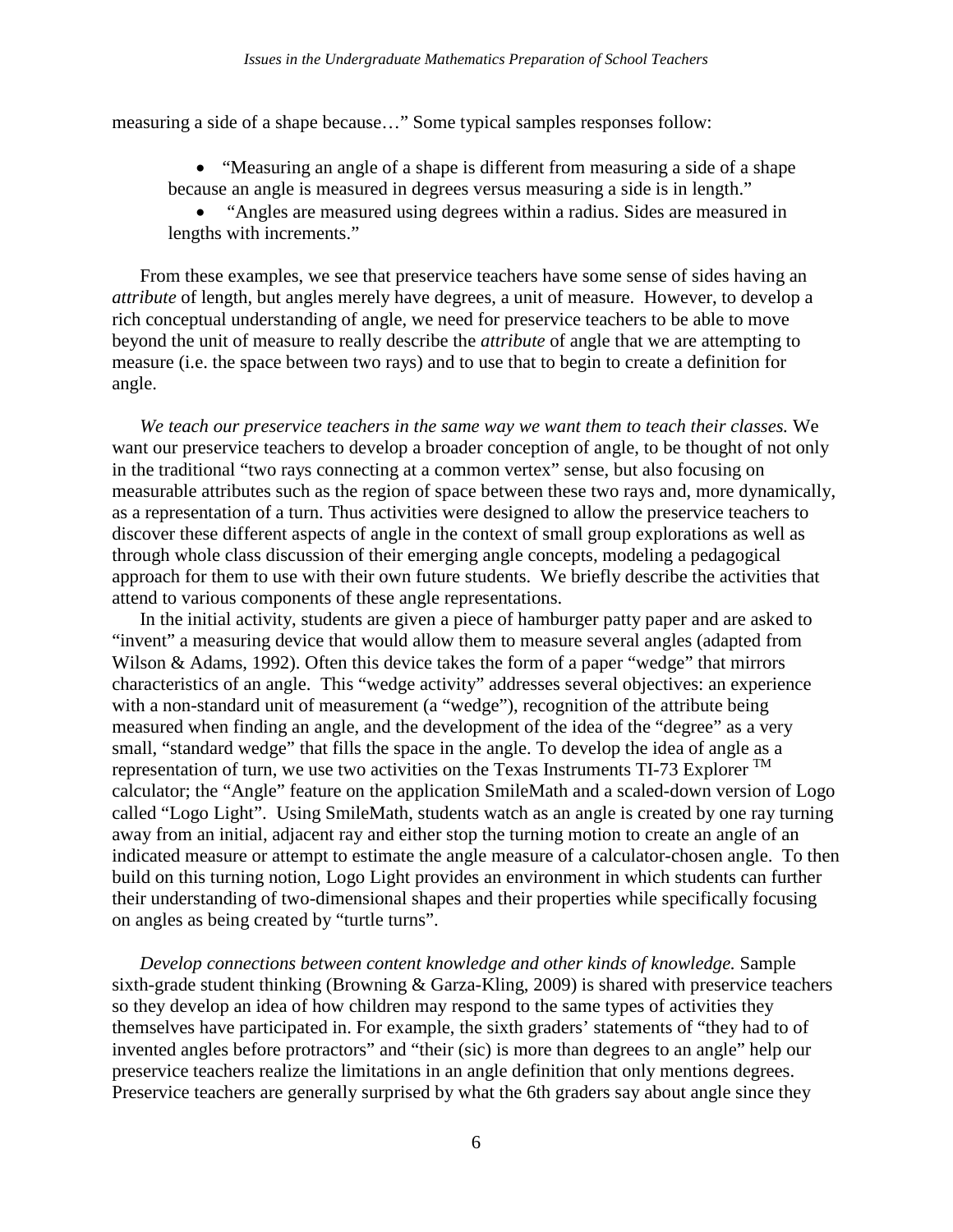realize it is fairly close to their own thinking. Examining the children's angle conceptions allows preservice teachers to see the mathematical language children use to support their thinking, providing them with an opportunity to determine if that thinking is mathematically appropriate.

*Connecting back to the definition of mathematical content knowledge.* The angle activities above suggest common content knowledge would be identifying angles and describing their size using degrees. Specialized content knowledge would be knowing several ways to think of angle, depending upon the context in which it is used, understanding what degrees are and how to describe the unit of measure they provide, and knowing mathematically appropriate language and reasoning for children to use when developing their understanding of angle. The pedagogical content knowledge could be identified as understanding student misconceptions with angle and angle measure, such as thinking that the length of the rays affects the measure of the angle, and developing questions to guide the children's understanding of angle.

#### **Developing Specialized Content Knowledge of the Unit Whole**

*Mathematical ideas are built on preservice teachers' currently held conceptions.* Preservice teachers typically enter content courses with an incomplete understanding of rational numbers and the unit whole. Using the Learning Mathematics for Teaching instruments (Hill, Schilling, & Ball, 2004) a group of 244 preservice teachers were studied as they entered their methods course after having taken their content courses (Moss, 2006). A deeper look into the most frequently missed items, and examination of others' work (Ball, 1988 & Ma, 1999), provides evidence that understanding the unit whole with fractions is a big challenge. The most missed item was choosing correct representations of a unit whole. When choosing a representation for a quantity like  $2/3$ , choosing a correct unit whole seemed to be a challenge. While many of these preservice teachers understood it was appropriate to choose one square as your unit whole, or three squares as your unit whole, the participants did not see that choosing two squares as your unit whole and dividing them by three as an appropriate representation. Additionally, the third most missed item involved choosing a correct story problem to represent subtraction of fractions. For example, given the expression  $\frac{1}{2}$  -  $\frac{1}{4}$  preservice teachers frequently incorrectly chose as the corresponding problem one such as "I have  $\frac{1}{2}$  a jar of peanut butter and I eat  $\frac{1}{4}$  of that. How much is left?" The preservice teachers often failed to realize that the unit whole was changing in the peanut butter example; a symbolic representation of that problem would be  $\frac{1}{2}$  -  $\frac{1}{4}$  ( $\frac{1}{2}$ ).

*We teach our preservice teachers in the same way that we want them to teach their classes.* Preservice teachers are asked to create various representations for 2/5, 2/6, and 2¼ using a range of manipulatives (such as Cuisenaire rods, base ten blocks, pattern blocks, fraction circles, fraction squares, measuring tape, link cubes, plastic animals, etc.). As they share their representations with the class, the variety of representations leads to a discussion of what the unit whole is in each, especially in relation to set models, linear models, and area models.

The concept of the unit whole is further developed by providing preservice teachers opportunities to deeply explore problems involving the unit whole (see Figure 4).

In the first problem, the unit whole is changing each time; in the second problem, every fraction refers to the same unit whole. Preservice teachers may initially attempt to solve the pearl problem exactly like the cookie jar problem, but soon realize the difference between the two as they begin using manipulatives to model the problem and have to change their representation.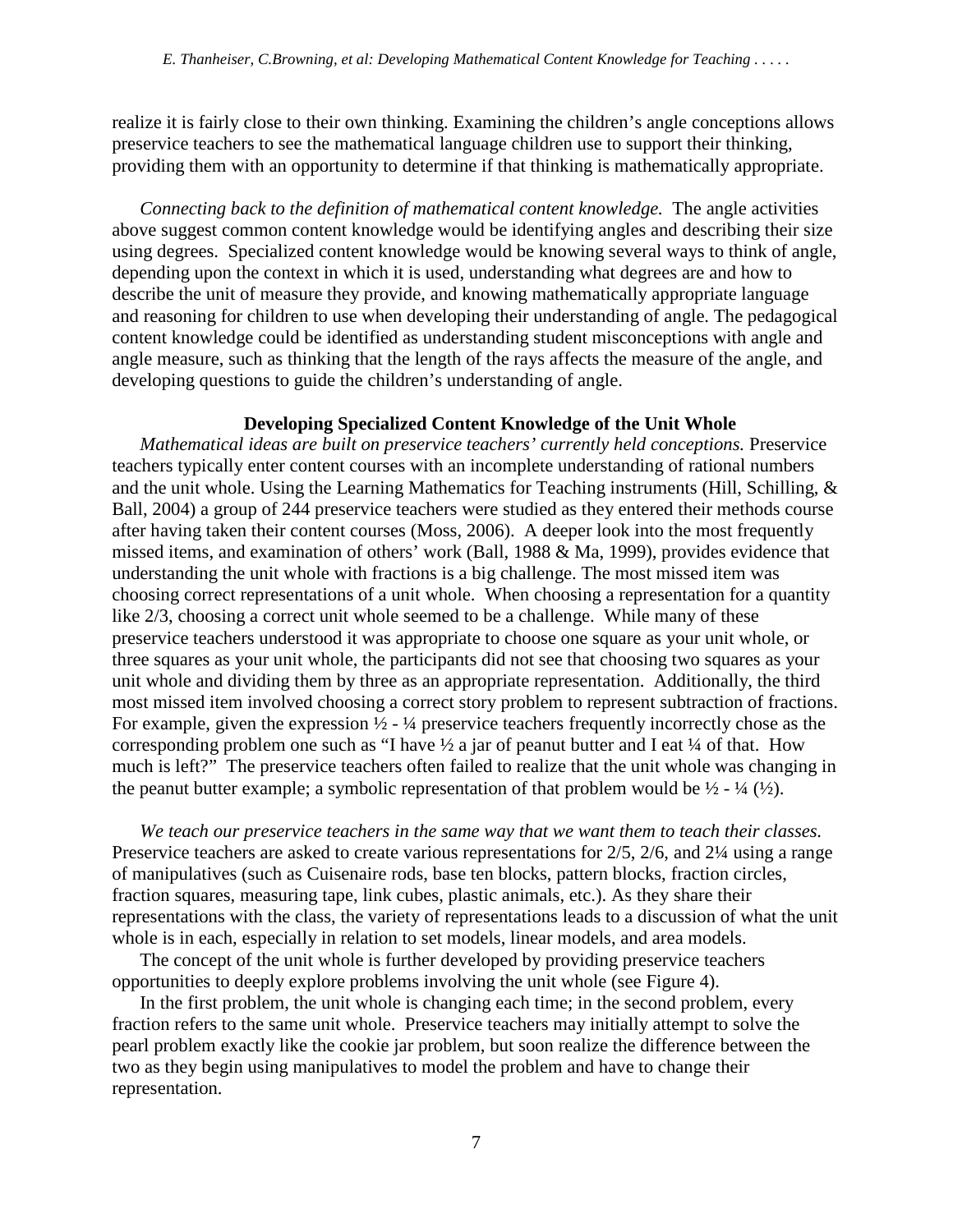# *Figure 4:* Two problems given to preservice teachers to explore the unit whole.

1. A cookie jar is sitting on the table. Megan comes along and eats ½ of the cookies. Ella comes by later and eats 1/3 of the remaining cookies. Tyler comes by and eats  $\frac{1}{4}$  of the remaining cookies. Finally, Ross eats the remaining 6 cookies. How many cookies were in the jar to begin with?

2. A girl's necklace was broken during a waltz. One third of the pearls fell to the floor, one fifth rolled off the dance floor, one sixth were found by the girl, and one tenth were recovered by her dance partner. Six pearls remained on the string. How many pearls were on the necklace have it broke?

*Develop connections between content knowledge and other types of knowledge.* Children's thinking about fractions can enhance preservice teachers' understanding and provides a connection to knowledge of content and students. For example, Felisha, a third grader from the Integrating Math and Pedagogy videos (Philipp, 2005), is asked to solve the problem "If you have two cookies and want to share them with five friends, how much of a cookie would each friend get?" The preservice teachers solve the problem with a variety of manipulatives in front of them to help their reasoning and communication. Since some students believe the answer to be 2/10 and others believe 2/5, a discussion using a variety of models leads to the idea of 2/10 of the plate of cookies, and 2/5 of a cookie. After watching the video of Felisha, the preservice teachers notice and comment that she struggles with the same ideas.

*Connecting back to the definition of mathematical content knowledge.* Using the examples above, the common content knowledge could be identified as understanding and solving problems involving fractions, the specialized content knowledge could be identified as understanding multiple representations of fractions and solving problems involving fractions with a focus on the unit whole, and the pedagogical content knowledge could be identified as understanding the struggles children have with the concept of the unit whole and how problems designed to help bring these issues to the surface can help the preservice teacher's understanding.

### **Developing Area Formulae Meaningfully**

*Mathematical ideas are built on preservice teachers' currently held conceptions.* Virtually all preservice teachers have seen various area formulae. However, they were typically given those formulae and simply practiced their use on many figures. If a mathematics course is designed for the preservice teachers to actually experience deriving formulae in the way children might, they need to be restricted from using any idea that children might not know at that point. In the process of deriving the area formulae, the Area Task (Figure 5) - the exploration of finding the area of an L-shape - plays a central role.

Prior to this lesson, students have learned that the area of a rectangle can be calculated by multiplying its two dimensions as those measurements provide the number of unit squares that will fit along the dimensions; that is the only knowledge they can use at this point. Figure 5 shows three of the strategies preservice teachers typically develop during a lesson.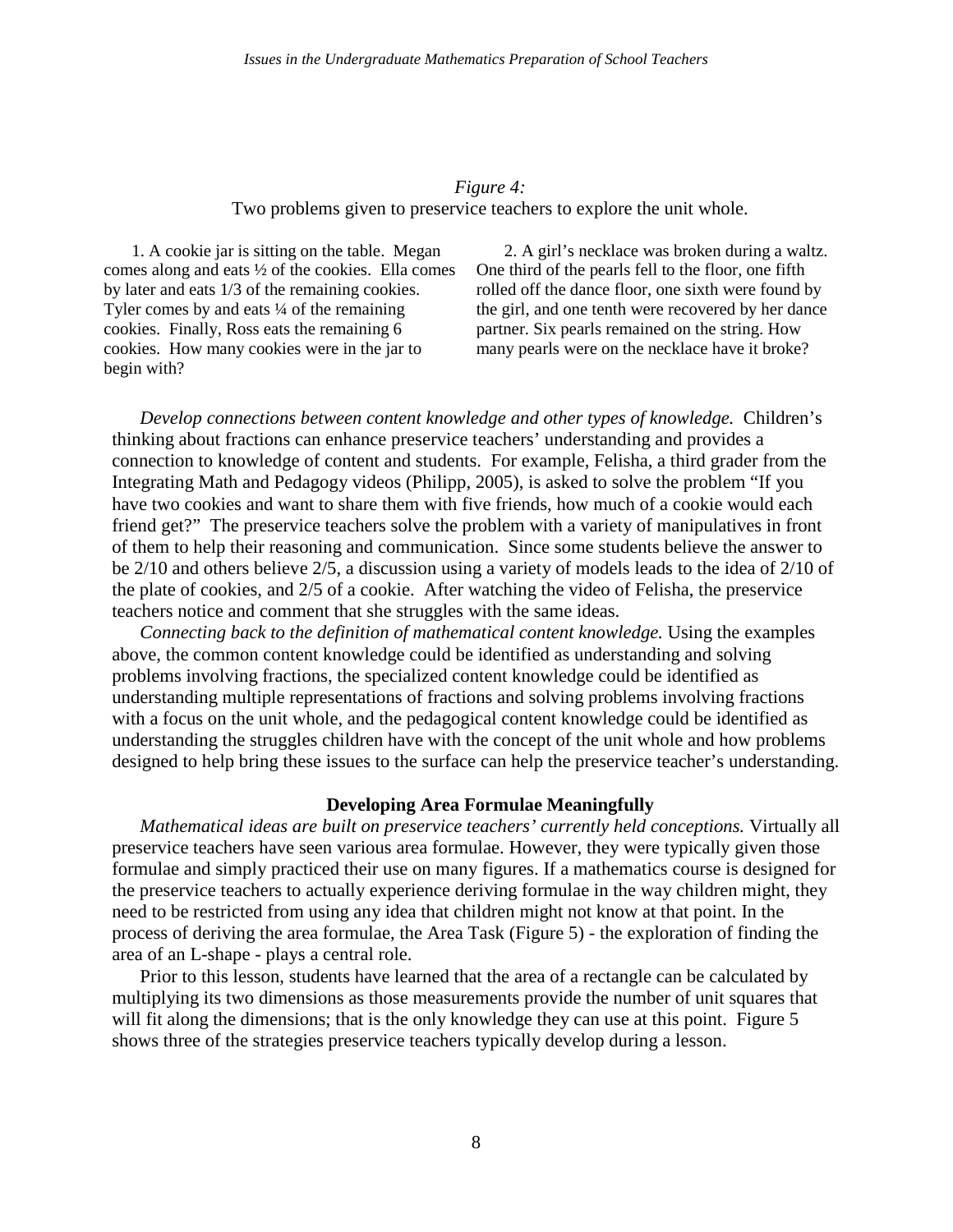

As the class, preservice teachers typically come up with 8 or 9 different strategies. After comparing and contrasting those different strategies, preservice teachers conclude that all strategies make use of familiar shapes, that is rectangles, at this stage. As a class, preservice teachers come to the understanding that if they are given an unfamiliar shape, that is, shapes for which they have yet to learn an area formula, they may still be able to calculate its area by making a familiar shape, or a collection of familiar shapes. Upon further examination of the strategies, preservice teachers group the strategies into three categories. Those categories are (1) sub-divide the given shape into a collection of familiar shapes, (2) make-it-bigger, and (3) cut and re-arrange the parts to form a familiar shape. The three methods shown in Figure 5 reflect these strategies.

With this knowledge, the class moves on to exploring other types of polygons. We next examine the area of parallelograms by initially exploring a parallelogram similar to the shape shown in Figure 6a. This is a very common activity in many of today's elementary school mathematics textbooks, however, after the previous discussion of 3 strategies, preservice teachers come up with a variety of strategies that are not often suggested in those textbooks (Figure 6b).



*Figure 6*. Parallelogram Area Task

Students are asked to find the area of this parallelogram (see Figure 6a) using only what they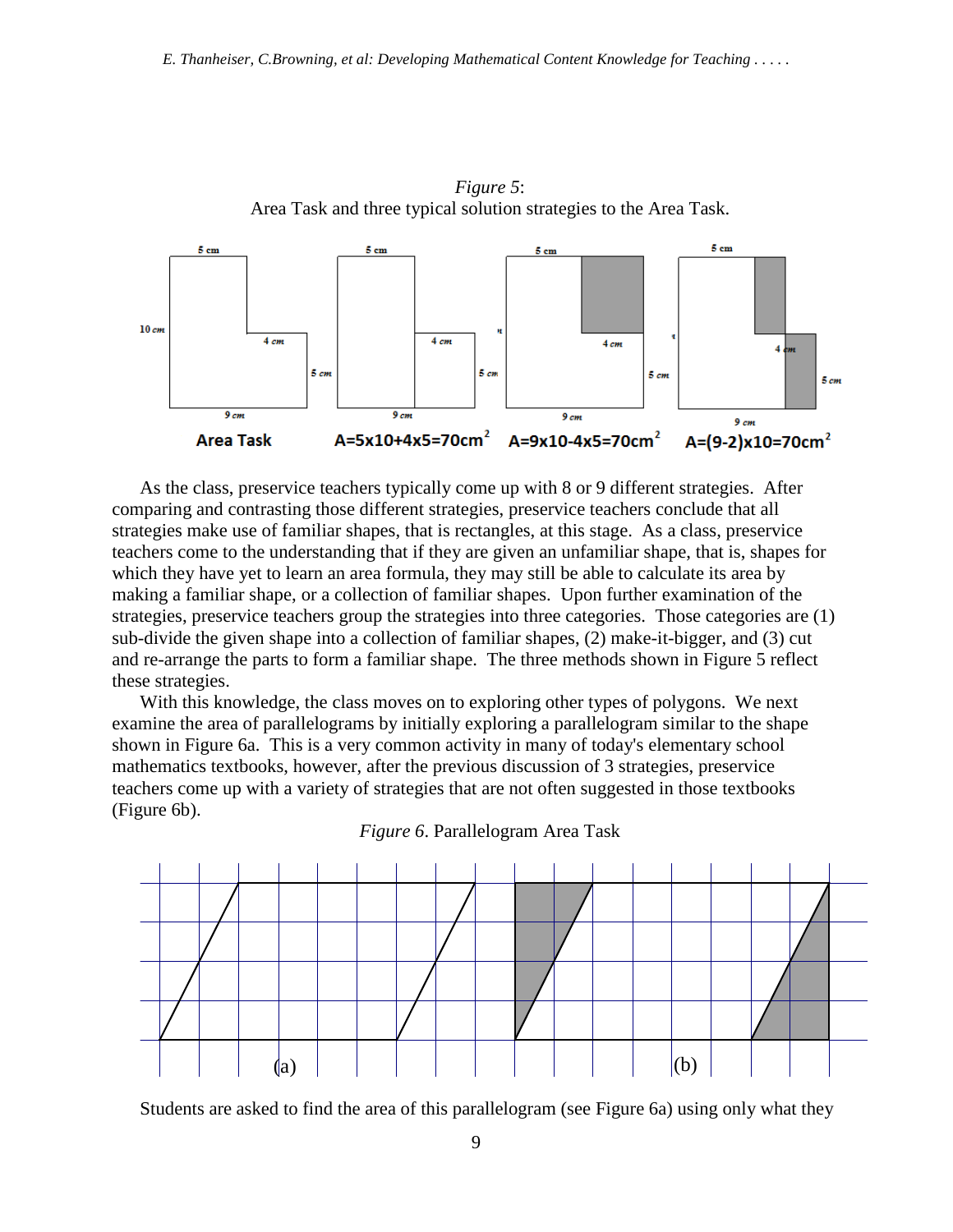have learned so far in class. Some students apply the Make-It-Bigger approach to find the area (see Figure 6b): Area of Parallelogram = Area of Large Rectangle - Area of Rectangle Made up of 2 Triangles. Next, the class is given another parallelogram as shown in Figure 7. Preservice teachers realize that some of the strategies used for the previous parallelogram do not work well with this parallelogram because it is "slanted too much."

*Figure 7* "Slanted" parallelogram



.

Again, applying the 3 strategies, preservice teachers come up with a variety of ways to calculate this parallelogram. Figure 8 shows some of the typical solution strategies.

Some ways preservice teachers find the area of slanted parallelogram are to use the Cut and Re-Arrange method (see Figure 8 a and b), to employ the Subdivision method (see Figure 8 c), or to use the Make-It-Bigger method (see Figure 8 d and e).

After examining these strategies, students come to the conclusion that the area of a parallelogram is equal to the area of a rectangle built on one of the sides of the parallelogram, and the length of the other side of the rectangle is equal to the distance between the initial side and its opposite side. After defining that dimension of the parallelogram as its *height*, we conclude that the area of parallelograms is the product of the base and the height. Furthermore, they understand that any side of the parallelogram may serve as the base. The class will then move on to examining the area of triangles.

*We teach our preservice teachers in the same way we want them to teach their classes.* The unique component of instruction "modeled" in this course is the sequencing of topics. It is important for preservice teachers to experience and understand how a mathematical idea may be developed from other mathematical ideas. Therefore, the unit focuses on developing area formulae based on previously established area formulae. The topics are sequenced as follows: (1) area of rectangles and squares, (2) area of L-shape, (3) area of parallelograms, (4) area of triangles, (5) area of other quadrilaterals, and (6) area of circles.

*Develop connections between content knowledge and other types of knowledge.* As preservice teachers explore the area formulae, they must think as children might, only being able to draw on what has been previously established. Understanding how curricula are developed and how mathematical ideas can be built on previously established mathematical ideas connects content knowledge to knowledge of content and curricula.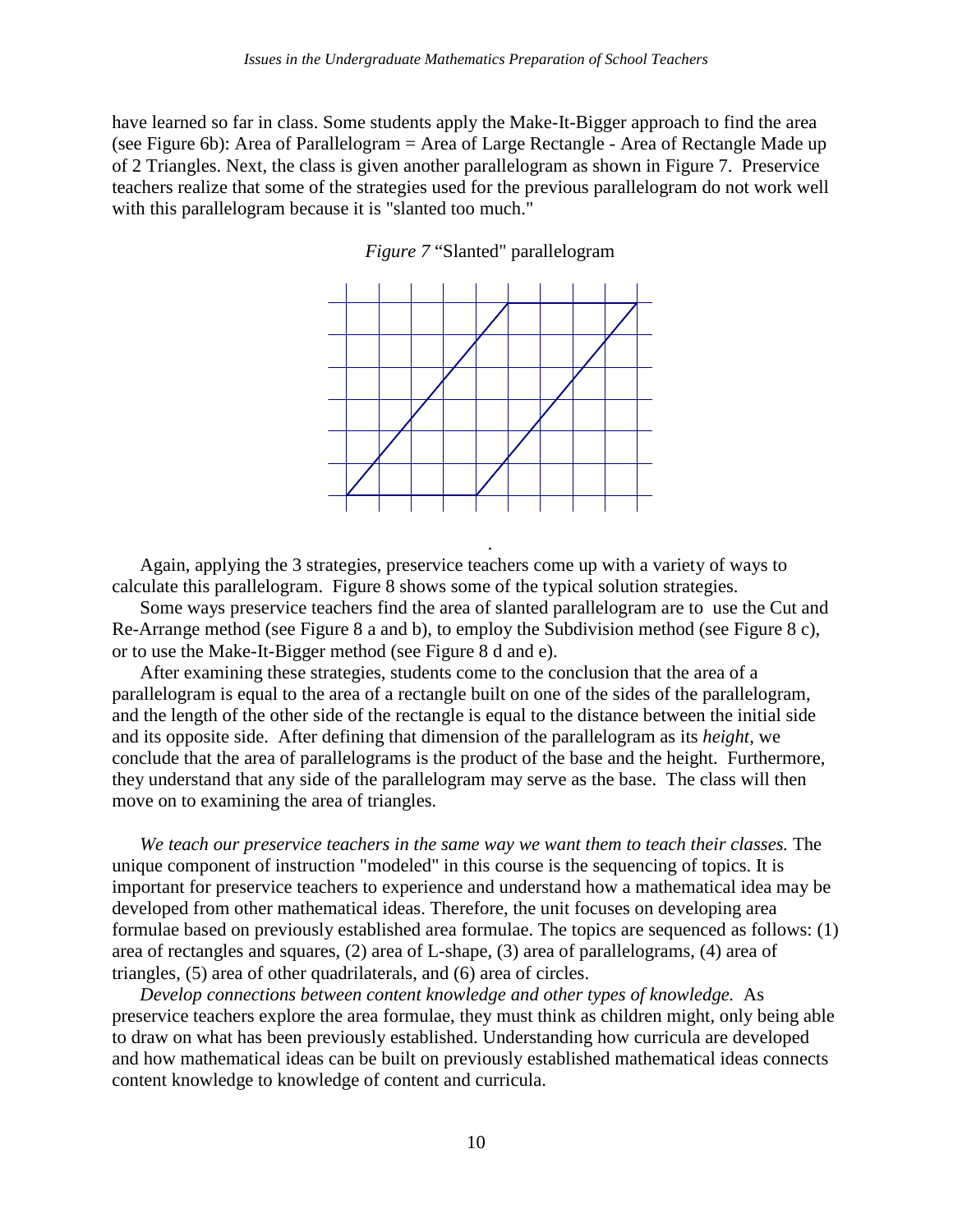

*Connecting back to the definition of mathematical content knowledge.* Although it may appear that the common content knowledge in this example is a specific area formula, we argue that it really is the understanding of how to find the area of an unfamiliar shape (i.e., a shape for which there is no formula yet) by changing it to a familiar shape (or a collection of familiar shapes). Specialized content knowledge is explicitly understanding several different general strategies for creating familiar shapes discussed above. Pedagogical content knowledge is demonstrated by understanding how each of these strategies may be applied to various figures such as parallelograms, triangles, and circles.

#### **Summary/Conclusion**

All four teaching scenarios presented in this paper focus on developing mathematical content knowledge for teaching. Each scenario first considers what preservice teachers enter our classrooms with (either as pre-existing conceptions or by explicitly excluding pre-established rules) and builds on that knowledge. Preservice teachers explore and invent methods to investigate a posed problem and then discuss those methods.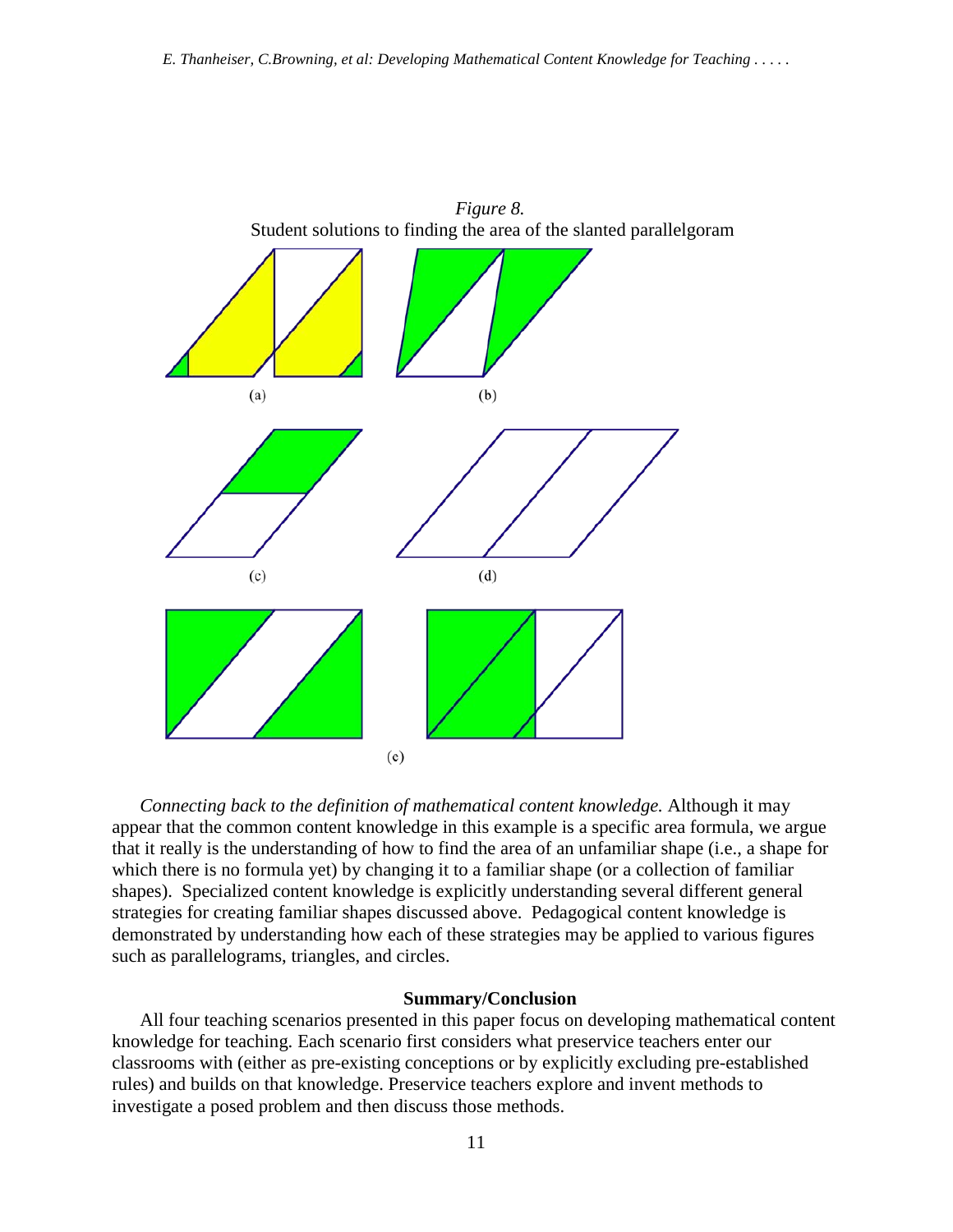In the limited amount of time teacher educators spend with prospective teachers it is impossible to address all of the mathematical topics they may come across in their future teaching. Our main goal, then, is to develop independent, reflective learners that can address new content and new pedagogies as they are presented, and make sense of these new ideas on their own. Still, as instructors of the content courses for the preservice teachers, decisions have to be made as to what content should be taught and how deeply that content should be examined. In our opinion, sufficient time must be allowed to explore selected mathematical ideas in depth, to use multiple representations, and to communicate mathematically. An interesting question then becomes what should be the focus? What is more important, *the* mathematical concept taught or the fact that *a* mathematical concept is *developed* using a "mathematical knowledge needed for teaching" lens?

The authors believe a sole examination of *what the mathematics content should be* misses a more important attention to *how the content should be taught*. Mathematics programs need to encourage preservice teachers to develop a deep understanding of mathematics with a view towards a broader conception of mathematics that incorporates specialized content knowledge, including connections to children's thinking and the elementary mathematics curriculum.

**Acknowledgements:** This report is based on continued collaboration and co-presentation of the authors at various conferences over the last four years.

#### **References**

- Ambrose, R. C. (1998). A classroom study of invented subtraction strategies (Doctoral dissertation, 1998). *Dissertation Abstracts International, 59*(05), 1497.
- Ball, D. L. (1988). Research on teaching mathematics: making subject matter knowledge part of the equation. In J. Brophy (Ed.) *Advances in research on teaching: Vol. 2. Teachers' subject matter knowledge and classroom instruction* (pp. 1-48). Greenwich, CT: JAI Press.
- Browning, C. & Garza-Kling, G. (2009). Conceptions of angle: Implications for middle school mathematics and beyond. In Craine, T. & Rubenstein, R. (Eds.) *Understanding Geometry for a Changing World*, 127-140. Reston: National Council of Teachers of Mathematics.
- Cobb, P., Wood, T., & Yackel, E. (1990). Classrooms as learning environments for teachers and researchers. In R.B. Davis, C. Maher, & N. Noddings (Eds.), *Constructivist views on the teaching and learning of mathematics, Journal for Research in Mathematics Education Monograph Number 4* (pp125-146). Reston, VA: National Council of Teachers of Mathematics.
- Conference Board of Mathematical Sciences. (2001). *The mathematical education of teachers*. Washington, DC: Mathematical Association of America.
- Hiebert, J., & Wearne, D. (1996). Instruction, understanding, and skill in multidigit addition and subtraction. *Cognition and Instruction, 14*, 251-283.
- Hill, H. C., Ball, D. L., & Schilling, S. G. (2008). Unpacking pedagogical content knowledge: Conceptualizing and measuring teachers' topic-specific knowledge of students. *Journal for Research in Mathematics Education, 39*(4), 372-400.
- Hill, H.C. Rowan, B., Ball, K.L. (2005). Effects of teachers' mathematical knowledge for teaching on student achievement. *American Educational Research Journal, 42*(2), 371- 406.
- Hill, H. C., Schilling, S., & Ball, D. L. (2004). Developing measures of teachers' mathematics knowledge for teaching. *The Elementary School Journal, 105*(1), 11-30.